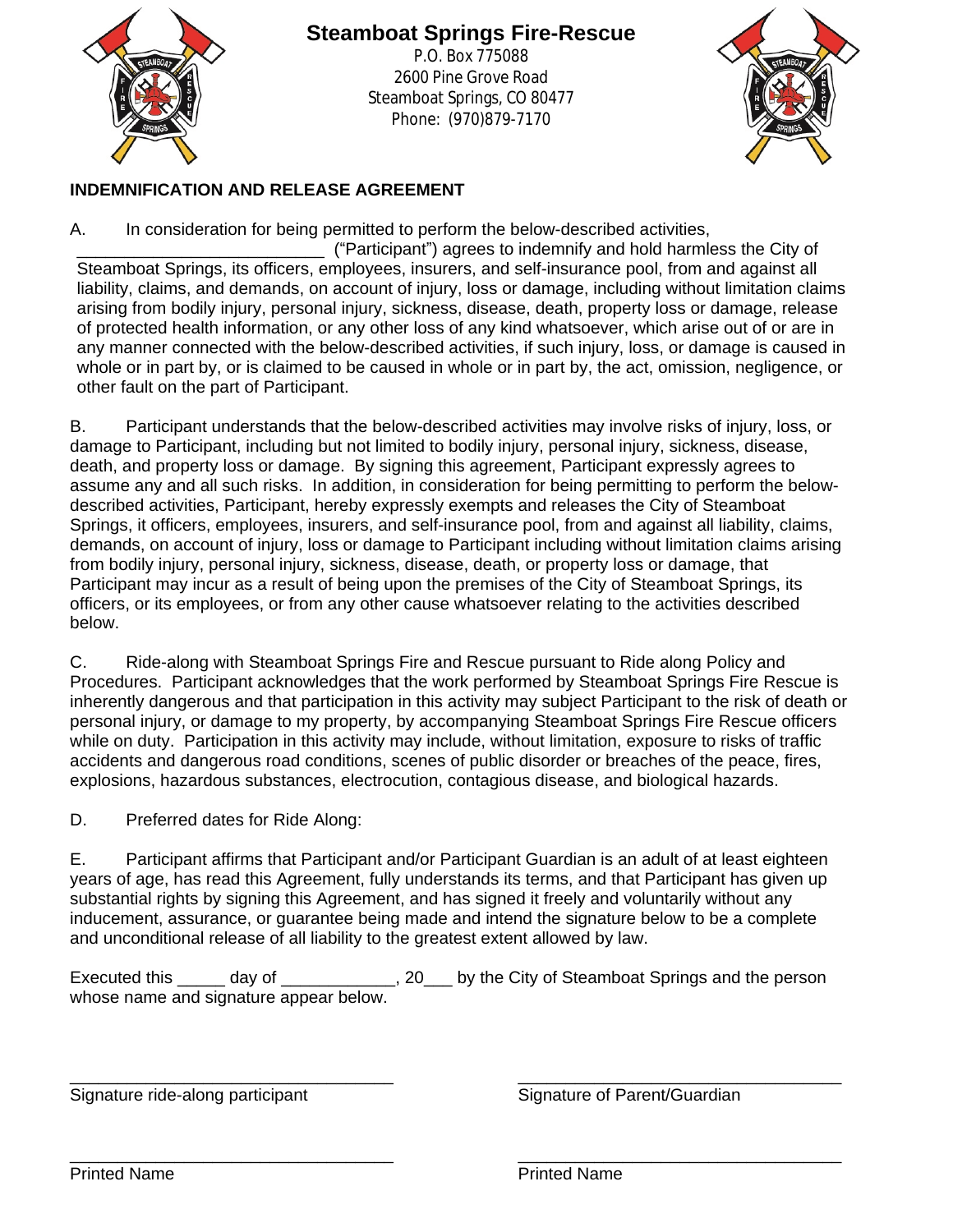

### **Steamboat Springs Fire-Rescue**

P.O. Box 775088 2600 Pine Grove Road Steamboat Springs, CO 80477 Phone: (970)879-7170



**Steamboat Springs Fire Rescue Student / Mentorship Ride-Along Acknowledgement of Active Rider Status**

**By my signature below** I, \_\_\_\_\_\_\_\_\_\_\_\_\_\_\_\_\_\_\_\_\_\_\_\_\_\_\_\_\_\_\_\_\_\_\_\_\_\_\_\_\_\_\_\_\_\_\_\_

(Parent/Guardian)

the parent / legal guardian of, \_\_\_\_\_\_\_\_\_\_\_\_\_\_\_\_\_\_\_\_\_\_\_\_\_\_\_\_\_\_\_\_\_\_\_\_\_\_\_\_\_\_\_\_\_

(Student Rider)

Hereby give permission for the aforementioned student to participate in a Student / Mentorship Ride-Along with the Steamboat Springs Fire Rescue (SSFR).

#### **By my signature below I further acknowledge the following:**

-Students are placed under the direct supervision of the active line officer supervising the department's daily activities and 911 responses. \_\_\_\_ (initials)

-Students will observe daily activities and respond to 911 emergencies on in-service fire and emergency apparatus. \_\_\_\_ (initials)

-Students will be present on actual emergency scenes during emergency response activities. \_\_\_\_\_\_ (initials)

-Although SSFR officers will employ discretion whenever possible and attempt to expose students to only age appropriate experiences the provision of emergency services occur in dynamic and unpredictable environments, it is possible that students may be exposed to any number of situations that would normally be avoided for an individual of student age. It is possible that by participating in a student ride-along a student may observe; obscene language, nudity, drug or alcohol abuse, extreme injury or death, verbal or physical abuse, sexual abuse, violence, and many other age inappropriate situations. In the event that a student is exposed to any situation of concern every effort shall be made to contact the students' legal guardian and/or student advisor to discuss the exposure. \_\_\_\_\_\_\_ (initials)

|                     | Parent / Legal Guardian |  |
|---------------------|-------------------------|--|
| Signature           |                         |  |
| Printed Name        |                         |  |
|                     | Student                 |  |
| Signature           |                         |  |
| <b>Printed Name</b> |                         |  |